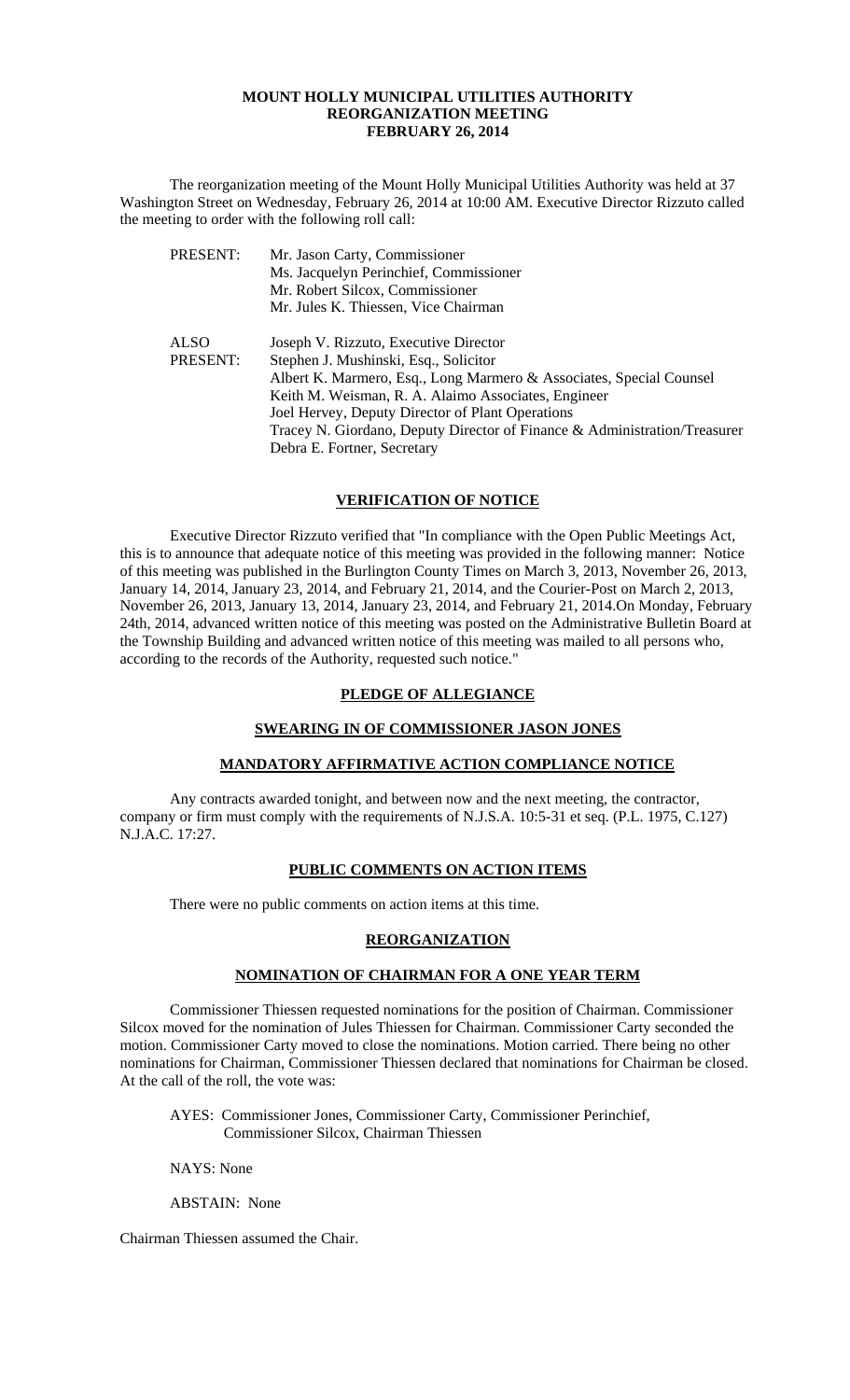#### **NOMINATION OF VICE CHAIRMAN FOR A ONE YEAR TERM**

 Chairman Thiessen requested nominations for the position of Vice Chairman. Chairman Thiessen moved for the nomination of Commissioner Silcox. Commissioner Carty seconded the motion. Commissioner Carty motioned to close the nominations. Motion carried. There being no further nominations for Vice Chairman, Chairman Thiessen declared the nominations for Vice Chairman be closed. At the call of the roll, the vote was:

 AYES: Commissioner Jones, Commissioner Carty, Commissioner Perinchief, Commissioner Silcox, Chairman Thiessen

NAYS: None

ABSTAIN: None

## **NOMINATION OF TREASURER FOR A ONE YEAR TERM**

 Chairman Thiessen requested nominations for the position of Treasurer. Commissioner Carty nominated Tracey Giordano for Treasurer. Commissioner Silcox seconded the motion. Commissioner Carty moved to close the nominations. Motion carried. There being no further nominations for Treasurer, Chairman Thiessen declared the nominations for Treasurer closed. At the call of the roll the vote was:

 AYES: Commissioner Jones, Commissioner Carty, Commissioner Perinchief, Commissioner Silcox, Chairman Thiessen

NAYS: None

ABSTAIN: None

### **NOMINATION OF SECRETARY FOR A ONE YEAR TERM**

 Chairman Thiessen requested nominations for the position of Secretary. Commissioner Carty nominated Debra Fortner for the position of Secretary. Commissioner Silcox seconded the motion. Commissioner Carty moved to close the nominations. Motion carried. There being no further nominations for Secretary, Chairman Thiessen declared the nominations for Secretary closed. At the call of the roll the vote was:

 AYES: Commissioner Jones, Commissioner Carty, Commissioner Perinchief, Commissioner Silcox, Chairman Thiessen

NAYS: None

ABSTAIN: None

### **RESOLUTION 2014-09**

## **A RESOLUTION AUTHORIZING PROFESSIONAL SERVICES CONTRACT FOR SOLICITOR FOR MHMUA FOR A 1-YEAR TERM (CONTRACT 2014-1)**

Commissioner Silcox moved for the approval of Resolution 2014-09 authorizing professional services contract of Stephen J. Mushinski of Parker McCay as Solicitor for the Mount Holly Municipal Utilities Authority for a one-year term. Commissioner Perinchief seconded the motion. At the call of the roll, the vote was,

 AYES: Commissioner Jones, Commissioner Carty, Commissioner Perinchief, Commissioner Silcox, Chairman Thiessen

NAYS: None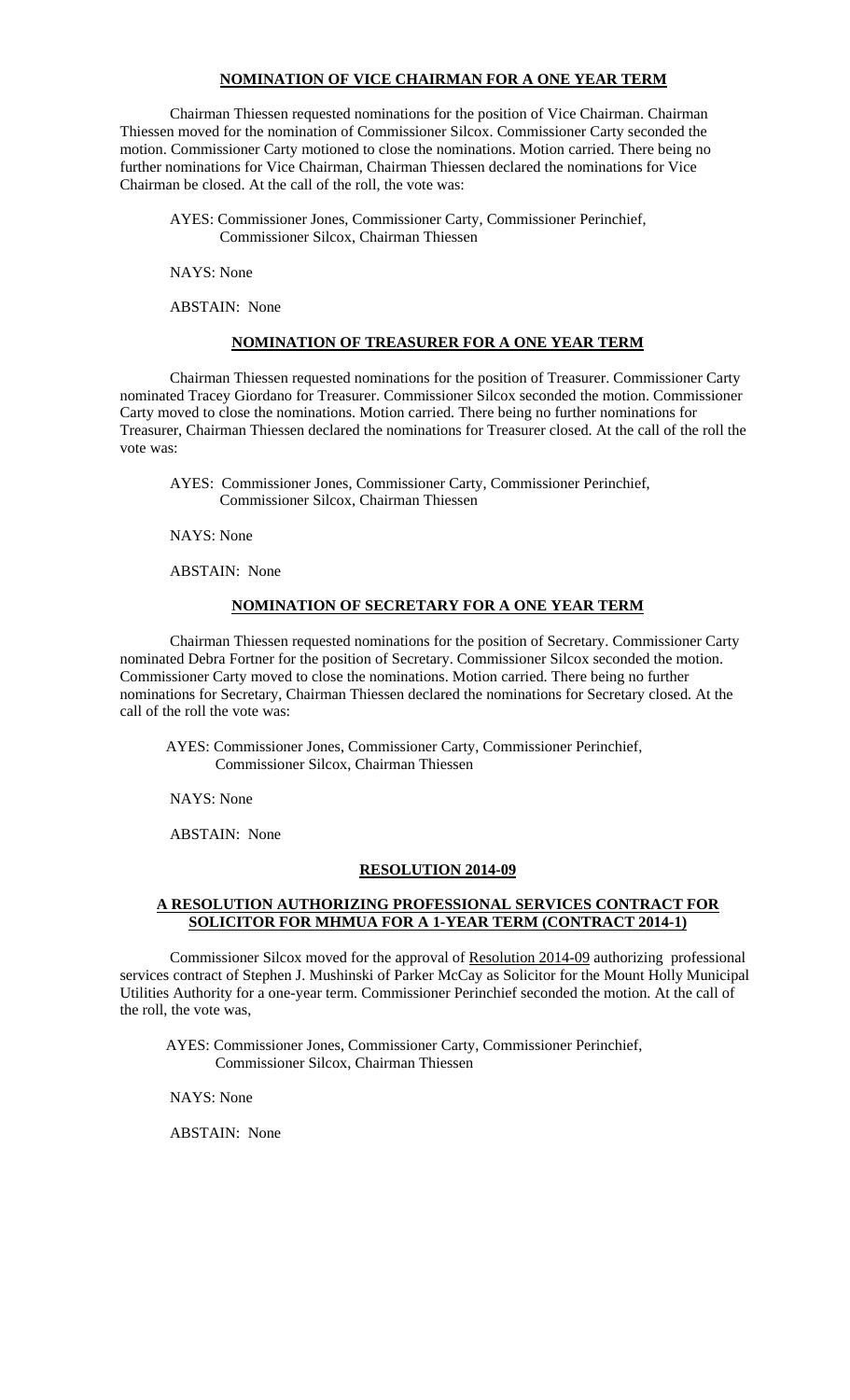#### **A RESOLUTION AUTHORIZING PROFESSIONAL SERVICES CONTRACT FOR ENGINEERING FIRM FOR MHMUA FOR A 1-YEAR TERM (CONTRACT 2014-02)**

Commissioner Carty moved for the approval of Resolution 2014-10 authorizing professional services contract of Richard A. Alaimo Associates as Engineering Firm for the Mount Holly Municipal Utilities Authority for a one-year term. Commissioner Silcox seconded the motion. At the call of the roll, the vote was:

 AYES: Commissioner Jones, Commissioner Carty, Commissioner Perinchief, Commissioner Silcox, Chairman Thiessen

NAYS: None

ABSTAIN: None

### **RESOLUTION 2014-11**

### **A RESOLUTION AUTHORIZING PROFESSIONAL SERVICES CONTRACT FOR SPECIAL COUNSEL FOR THE MHMUA FOR A 1-YEAR TERM (CONTRACT 2014-03)**

 Commissioner Carty moved for the approval of Resolution 2014-11 authorizing professional services contract with Long Marmero & Associates, LLP, as Special Counsel for the Mount Holly Municipal Utilities Authority for a one-year term. Commissioner Silcox seconded the motion. At the call of the roll, the vote was:

 AYES: Commissioner Jones, Commissioner Carty, Commissioner Perinchief, Commissioner Silcox, Chairman Thiessen

NAYS: None

ABSTAIN: None

#### **RESOLUTION 2014-12**

### **A RESOLUTION AUTHORIZING PROFESSIONAL SERVICES CONTRACT FOR BOND COUNSEL FOR MHMUA FOR A 1-YEAR TERM (CONTRACT 2014-04)**

 Commissioner Carty moved for the approval of Resolution 2014-12 authorizing professional services contract with Parker McCay as Bond Counsel for Mount Holly Municipal Utilities Authority for a one-year term. Commissioner Silcox seconded the motion. At the call of the roll, the vote was:

 AYES: Commissioner Jones, Commissioner Carty, Commissioner Perinchief, Commissioner Silcox, Chairman Thiessen

NAYS: None

ABSTAIN: None

## **RESOLUTION 2014-13**

#### **A RESOLUTION AUTHORIZING AN EXTRAORDINARY UNSPECIFIABLE SERVICE CONTRACT FOR ENVIRONMENTAL CONSULTING ENGINEER FOR THE MHMUA FOR A 1-YEAR TERM (CONTRACT 2014-05)**

 Commissioner Carty moved for the approval of Resolution 2014-13 authorizing an extraordinary unspecifiable service contract with Pennoni Associates, Inc., as Environmental Consulting Engineer for the Mount Holly Municipal Utilities Authority for a one-year term. Commissioner Perinchief seconded the motion. At the call of the roll, the vote was:

 AYES: Commissioner Jones, Commissioner Carty, Commissioner Perinchief, Commissioner Silcox

NAYES: None

ABSTAIN: Chairman Thiessen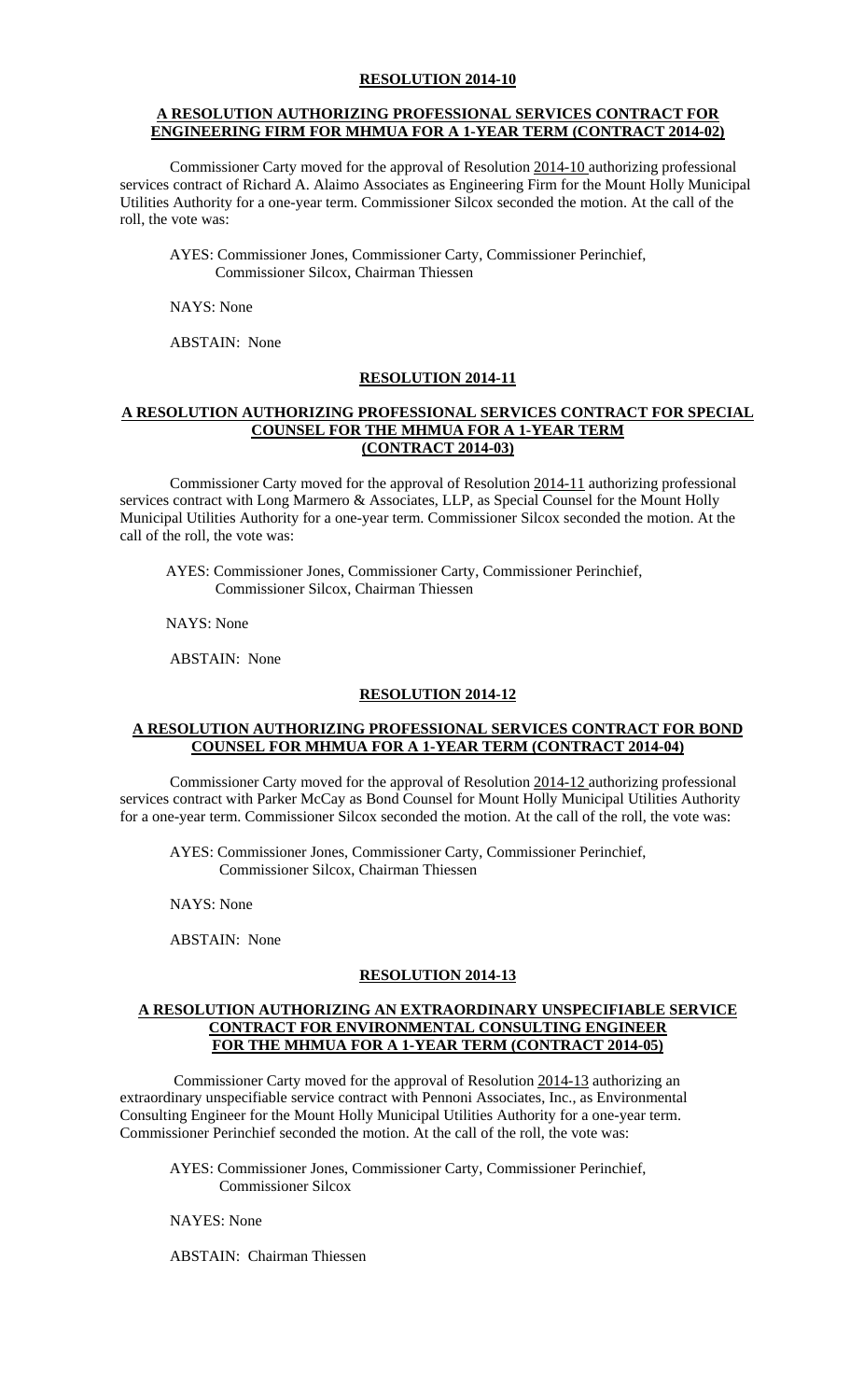## **A RESOLUTION AUTHORIZING AN EXTRAORDINARY UNSPECIFIABLE SERVICE CONTRACT FOR COMPUTER SYSTEMS CONSULTANT FOR THE MHMUA FOR A 1-YEAR TERM (CONTRACT 2014-6)**

 Commissioner Silcox moved for the approval of Resolution 2014-14 authorizing an extraordinary unspecifiable service contract with Hawkins Technologies, LLC, as Computer Systems Consultant for the Mount Holly Municipal Utilities Authority for a one-year term. Commissioner Perinchief seconded the motion. At the call of the roll, the vote was:

 AYES: Commissioner Jones, Commissioner Perinchief, Commissioner Silcox Chairman Thiessen

NAYES: None

ABSTAIN: Commissioner Carty

### **RESOLUTION 2014-15**

#### **A RESOLUTION DESIGNATING OFFICIAL NEWSPAPERS OF THE MHMUA**

 Commissioner Silcox moved for the approval of Resolution 2014-15 designating the Courier Times and the Camden Courier-Post as official newspapers of the Mount Holly Municipal Authorities. Commissioner Carty seconded the motion. At the call of the roll, the vote was:

AYES: Commissioner Jones, Commissioner Carty, Commissioner Perinchief, Commissioner Silcox, Chairman Thiessen

NAYS: None

ABSTAIN: None

### **RESOLUTION 2014-16**

## **A RESOLUTION DESIGNATING BANKING INSTITUTIONS FOR THE MHMUA**

 Commissioner Carty moved for the approval of Resolution 2014-16 designating Beneficial Bank as the lead bank with the Mount Holly Municipal Authorities utilizing other banks in Burlington County from time to time. Commissioner Silcox seconded the motion. At the call of the roll the vote was:

AYES: Commissioner Jones, Commissioner Carty, Commissioner Perinchief, Commissioner Silcox, Chairman Thiessen

NAYS: None

ABSTAIN: None

## **RESOLUTION 2014-17**

### **A RESOLUTION DESIGNATING THE PUBLIC AGENCY COMPLIANCE OFFICER (PACO) FOR THE AUTHORITY FOR THE CURRENT CALENDAR YEAR**

 Commissioner Carty moved for the approval of Resolution 2014-17 designating Joseph V. Rizzuto as the Public Agency Compliance Officer for the Mount Holly Municipal Authority for the current calendar year. Commissioner Silcox seconded the motion. At the call of the roll the vote was:

AYES: Commissioner Jones, Commissioner Carty, Commissioner Perinchief, Commissioner Silcox, Chairman Thiessen

NAYS: None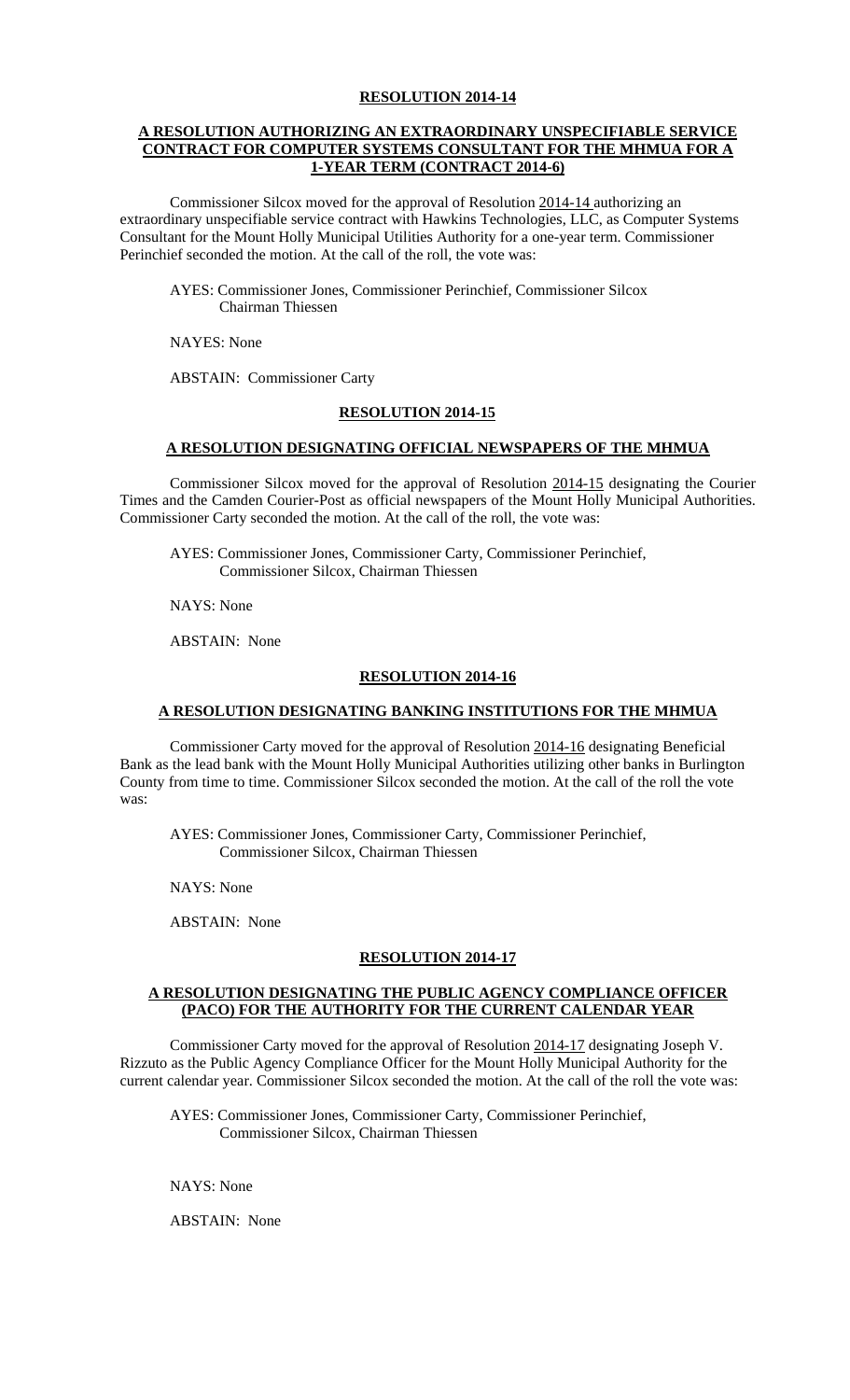#### **A RESOLUTION OF THE MOUNT HOLLY MUNICIPAL UTILITIES AUTHORITY AUTHORIZING MEETINGS FOR THE YEAR 2014 THROUGH THE 2015 REORGANIZATION MEETING**

 Commissioner Silcox moved for the approval of Resolution 2014-18. Commissioner Thiessen seconded the motion. At the call of the roll the vote was:

AYES: Commissioner Jones, Commissioner Carty, Commissioner Perinchief, Commissioner Silcox, Chairman Thiessen

NAYS: None

ABSTAIN: None

### **RESOLUTION 2014-19**

## **A RESOLUTION OF THE MOUNT HOLLY MUNICIPAL UTILITIES AUTHORITY READOPTING THE AUTHORITY'S ANTI-DISCRIMINATION POLICY**

 Commissioner Carty moved for the approval of Resolution 2014-19. Commissioner Silcox seconded the motion. At the call of the roll the vote was:

AYES: Commissioner Jones, Commissioner Carty, Commissioner Perinchief, Commissioner Silcox, Chairman Thiessen

NAYS: None

ABSTAIN: None

### **RESOLUTION 2014-20**

## **A RESOLUTION AUTHORIZING ACTIONS TO BE PERFORMED ON BEHALF OF THE MOUNT HOLLY MUNCIPAL UTILITIES AUTHORITY**

 Commissioner Silcox moved for the approval of Resolution 2014-20. Commissioner Perinchief seconded the motion. At the call of the roll the vote was:

AYES: Commissioner Jones, Commissioner Carty, Commissioner Perinchief, Commissioner Silcox, Chairman Thiessen

NAYS: None

ABSTAIN: None

## **RESOLUTION 2014-21**

# **A RESOLUTION OF THE MOUNT HOLLY MUNICIPAL UTILITIES AUTHORITY APPOINTING AN INSURANCE FUND COMMISSIONER**

 Commissioner Carty moved for the approval of Resolution 2014-21 appointing Joseph V. Rizzuto as Insurance Fund Commissioner and Anthony Stagliano as alternate. Commissioner Silcox seconded the motion. At the call of the roll the vote was:

AYES: Commissioner Jones, Commissioner Carty, Commissioner Perinchief, Commissioner Silcox, Chairman Thiessen

NAYS: None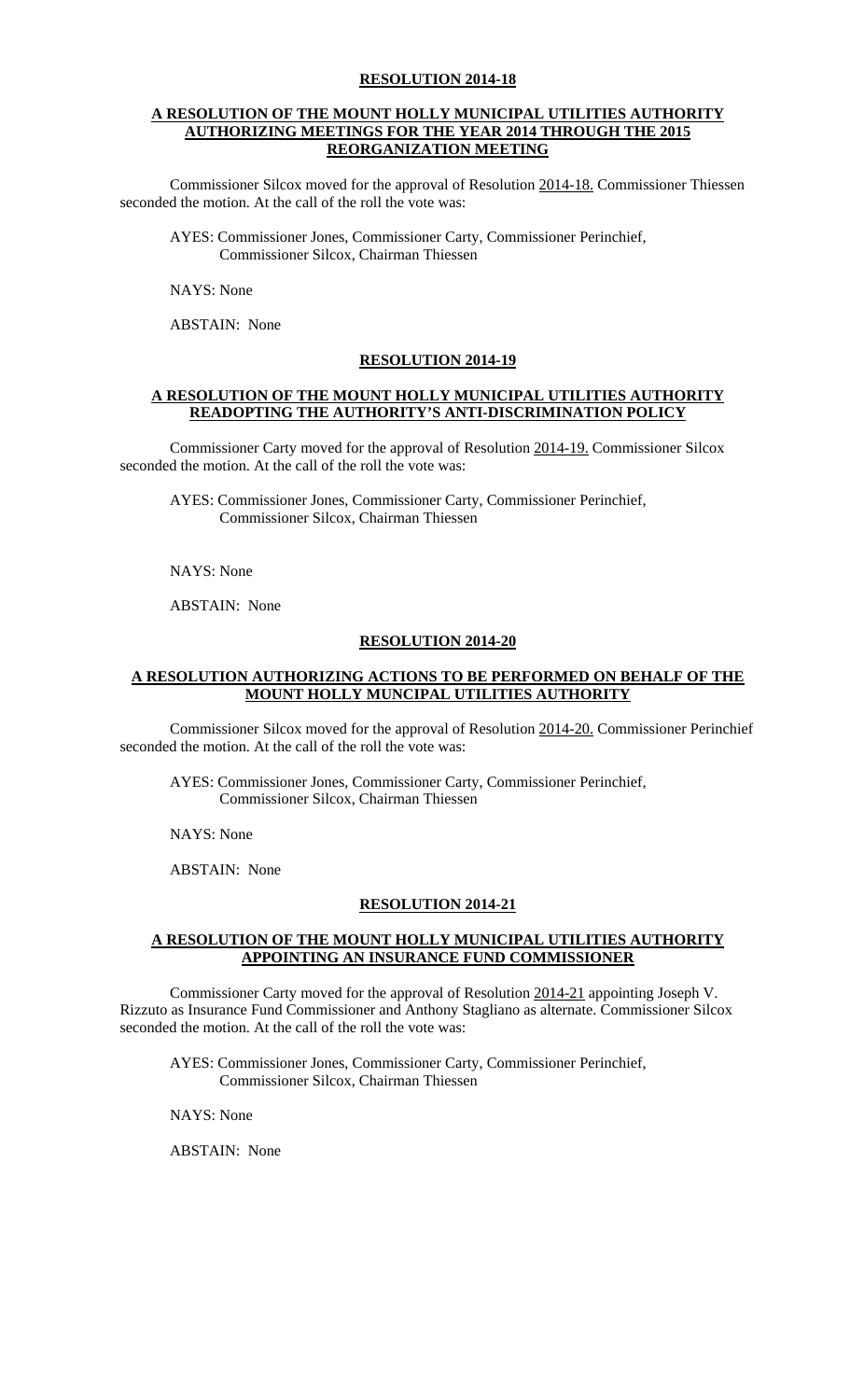## **A RESOLUTION OF THE MOUNT HOLLY MUNICIPAL UTILITIES AUTHORITY APPROVING THE CASH MANAGEMENT PLAN FOR FISCAL YEAR 2014**

 Commissioner Carty moved for the approval of Resolution 2014-22. Commissioner Silcox seconded the motion. At the call of the roll the vote was:

 AYES: Commissioner Jones, Commissioner Carty, Commissioner Perinchief, Commissioner Silcox, Chairman Thiessen

NAYS: None

ABSTAIN: None

## **APPROVAL OF MINUTES**

Commissioner Carty moved for the approval of the minutes of the Regular Meeting of January 09, 2014. Commissioner Silcox seconded the motion. At the call of the roll the vote was:

AYES: Commissioner Carty, Commissioner Silcox, Chairman Thiessen

NAYS: None

ABSTAIN: Commissioner Jones, Commissioner Perinchief

 Commissioner Carty moved for the approval of the minutes for Executive Session of January 09, 2014. Commissioner Silcox seconded the motion. At the call of the roll the vote was:

AYES: Commissioner Carty, Commissioner Silcox, Chairman Thiessen

NAYS: None

ABSTAIN: Commissioner Jones, Commissioner Perinchief

## **OLD BUSINESS**

No Old Business was discussed.

## **NEW BUSINESS**

## **RESOLUTION 2014-30**

### **A RESOLUTION OF THE MOUNT HOLLY MUNICIPAL UTILITIES AUTHORIY AUTHORIZING AN AWARD OF CONTRACT TO ENVIRODYNE SYSTEMS, INC. FOR THE DESIGN, FABRICATION, & SUPPLY OF FLANGED TRICKLING FILTER ROTARY DISTRIBUTION ARMS & REPLACEMENT PARTS (CONTRACT 2014-7 FOR \$198,820.00)**

Executive Director Rizzuto stated this Capital Budget item, budgeted at \$275,000.00, is for the replacement of a 150 foot trickling filter arm made of stainless steel. Executive Director Rizzuto stated the current trickling arm filter is completely eroded and in dire need of replacement.

Commissioner Silcox moved for the approval of Resolution 2014-30. Commissioner Perinchief seconded the motion. At the call of the roll, the vote was:

AYES: Commissioner Jones, Commissioner Carty, Commissioner Perinchief, Commissioner Silcox, Chairman Thiessen

NAYS: None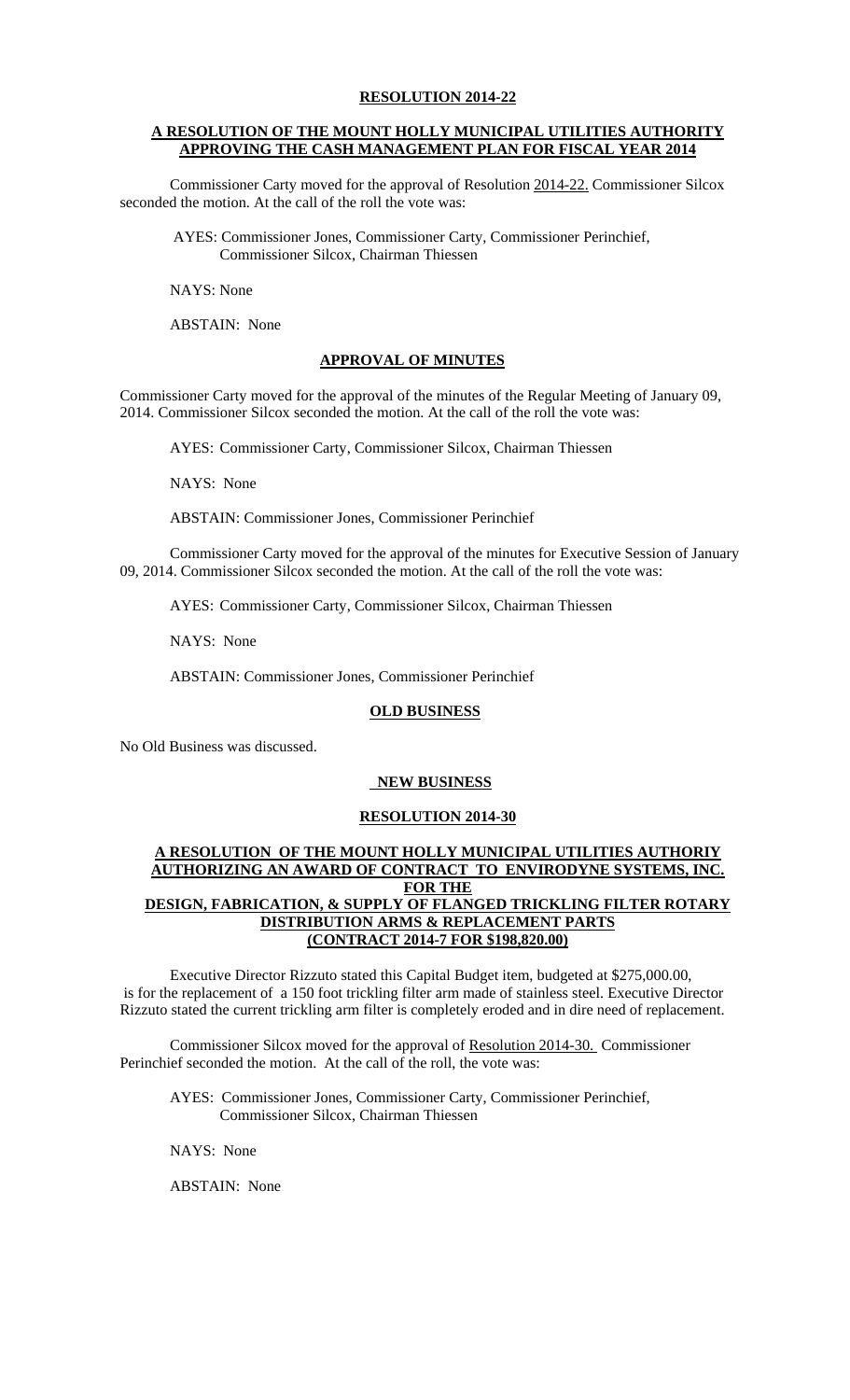### **A RESOLUTION OF THE MOUNT HOLLY MUNICIPAL UTILITIES AUTHORITY AUTHORIZING AN AWARD OF CONTRACT TO PHILIPS BROTHERS ELECTRICAL CONTRACTORS, INC. FOR THE SUPPLY AND INSTALLATION OF ONE (1) NEW COOPER POWER SYSTEMS 2000KVA, 3-PHASE PAD MOUNTED TRANSFORMER OR EQUIVALENT (CONTRACT 2014-8 FOR \$44,912.00)**

Executive Director Rizzuto explained this is a transformer that was originally contained in the Generator C Contract, however, it was removed from that contract as it was expected the Authority would receive more economical bids with the two items separated.

 Commissioner Carty asked if the contract is awarded using prevailing wage. Executive Director Rizzuto stated, as per the specifications, the existing transformer must be removed and the new one installed within a six-hour time limit at prevailing wages. Commissioner Carty noted there is a small margin of price between the top three bids. Commissioner Carty stated Commissioner Jones is an electrician who is familiar with the work of the second lowest qualified bidder. Commissioner Carty recommended that the second lowest qualified bidder be awarded the contract instead. Authority Engineer, Keith Weisman, commented Philips Brothers Electrical Contractors, Inc. was the electrical contractor for Maple Avenue and did a nice job.

Commissioner Silcox moved for the approval of Resolution 2014-31. Chairman Thiessen seconded the motion. At the call of the roll, the vote was:

AYES: Commissioner Perinchief, Commissioner Silcox, Chairman Thiessen

NAYS: Commissioner Carty

ABSTAIN: Commissioner Jones

#### **RESOLUTION 2014-32**

### **A RESOLUTION OF THE MOUNT HOLLY MUNICIPAL UTILITIES AUTHORITY AUTHORIZING AN AWARD OF CONTRACT TO MERIDIAN PROPERTY SERVICES, INC. FOR REPLACEMENT STANDBY GENERATOR PLANT 3 (CONTRACT 2014-10 FOR \$340,500.00)**

 Executive Director Rizzuto explained this Generator is thirty plus years old. It controls the majority of the activated sludge process at the Rancocas Road Plant. Meridian Property Services Inc. was the lowest qualified bidder.

Commissioner Silcox moved for the approval of Resolution 2014-32. Commissioner Perinchief seconded the motion. At the call of the roll, the vote was:

AYES: Commissioner Perinchief, Commissioner Silcox, Chairman Thiessen

NAYS: Commissioner Carty

ABSTAIN: Commissioner Jones

## **RESOLUTION 2014-23**

### **A RESOLUTION APPROVING S-1 APPLICATION FOR SEWERAGE SERVICE BETWEEN THE MOUNT HOLLY MUNICIPAL UTILITIES AUTHORITY AND BRUCE PAPARONE, INC. FOR WASHINGTON STREET SUBDIVISION, TOWNSHIP OF HAINESPORT, BLOCK 10 LOT 1**

Executive Director Rizzuto explained this is a revision to a long standing project for thirteen units which is currently down to ten units. Final Planning Board Approval is pending.

Commissioner Silcox moved for the approval of Resolution 2014-23. Commissioner Perinchief seconded the motion. At the call of the roll, the vote was:

AYES: Commissioner Jones, Commissioner Carty, Commissioner Perinchief, Commissioner Silcox, Chairman Thiessen

NAYS: None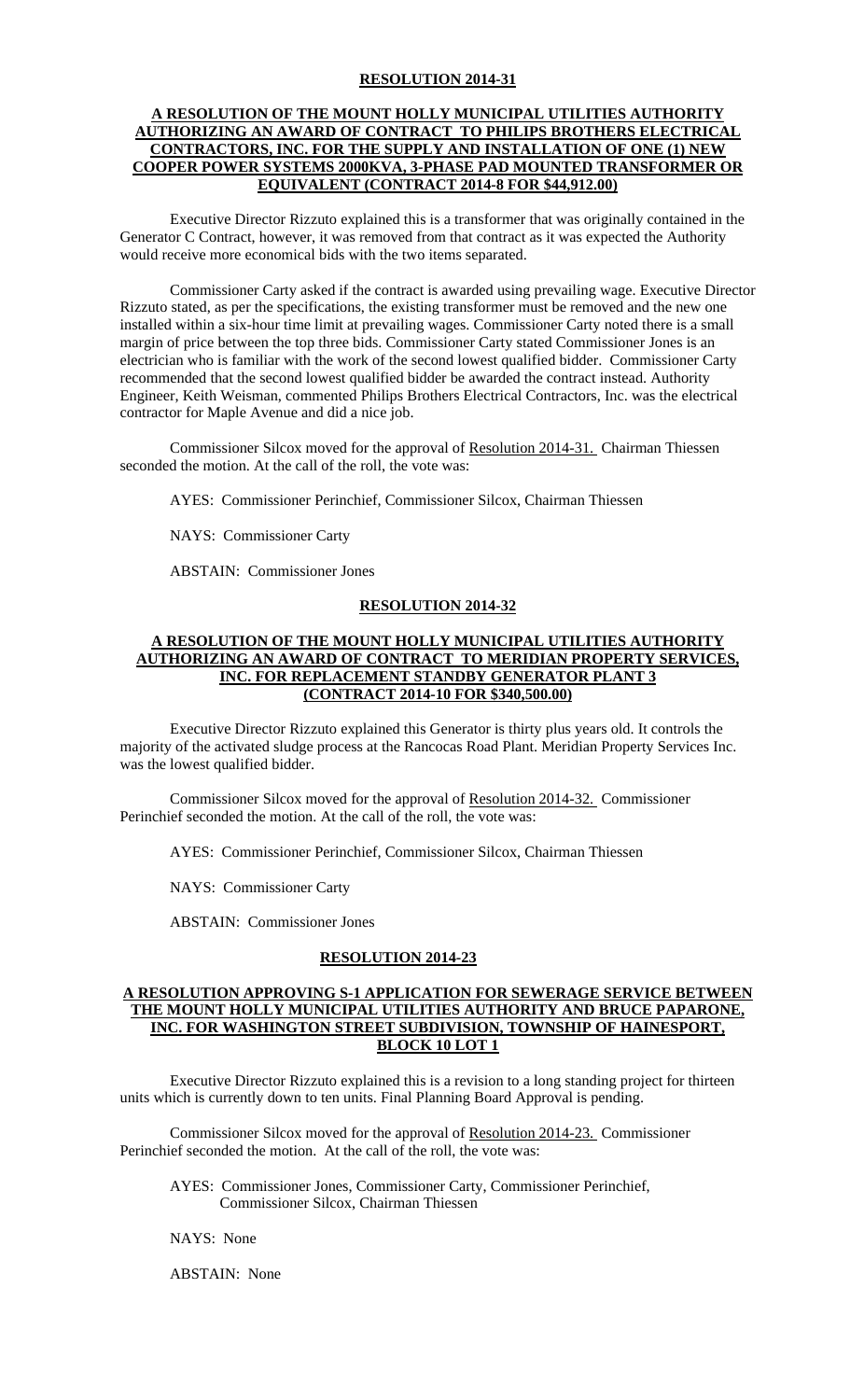### **A RESOLUTION APPROVING S-2 AGREEMENT BETWEEN THE MOUNT HOLLY MUNCIPAL UTILITIES AUTHORITY AND BRUCE PAPARONE, INC. FOR SANITARY SEWERAGE SERVICE HAINESPORT TOWNSHIP; BLOCK 10 LOT 1**

Commissioner Silcox moved for the approval of Resolution 2014-24. Commissioner Perinchief seconded the motion. At the call of the roll, the vote was:

AYES: Commissioner Jones, Commissioner Carty, Commissioner Perinchief, Commissioner Silcox, Chairman Thiessen

NAYS: None

ABSTAIN: None

## **RESOLUTION 2014-25**

### **A RESOLUTION APPROVING THE OPERATING EXPENSES FOR THE MONTH OF MARCH 2014**

Commissioner Silcox moved for the approval of Resolution 2014-25. Commissioner Perinchief seconded the motion. At the call of the roll, the vote was:

AYES: Commissioner Jones, Commissioner Carty, Commissioner Perinchief, Commissioner Silcox, Chairman Thiessen

NAYS: None

ABSTAIN: None

### **RESOLUTION 2014-25A**

## **A RESOLUTION APPROVING THE SEWER REFUNDS FOR THE MONTH OF MARCH 2014**

Commissioner Silcox moved for the approval of Resolution 2014-25A. Commissioner Thiessen seconded the motion. At the call of the roll, the vote was:

AYES: Commissioner Jones, Commissioner Carty, Commissioner Perinchief, Commissioner Silcox, Chairman Thiessen

NAYS: None

ABSTAIN: None

## **RESOLUTION 2014-26**

## **A RESOLUTION APPROVING THE ESCROW EXPENSES FOR THE MONTH OF MARCH 2014**

Commissioner Silcox moved for the approval of Resolution 2014-26. Commissioner Perinchief seconded the motion. At the call of the roll, the vote was:

AYES: Commissioner Jones, Commissioner Carty, Commissioner Perinchief, Commissioner Silcox, Chairman Thiessen

NAYS: None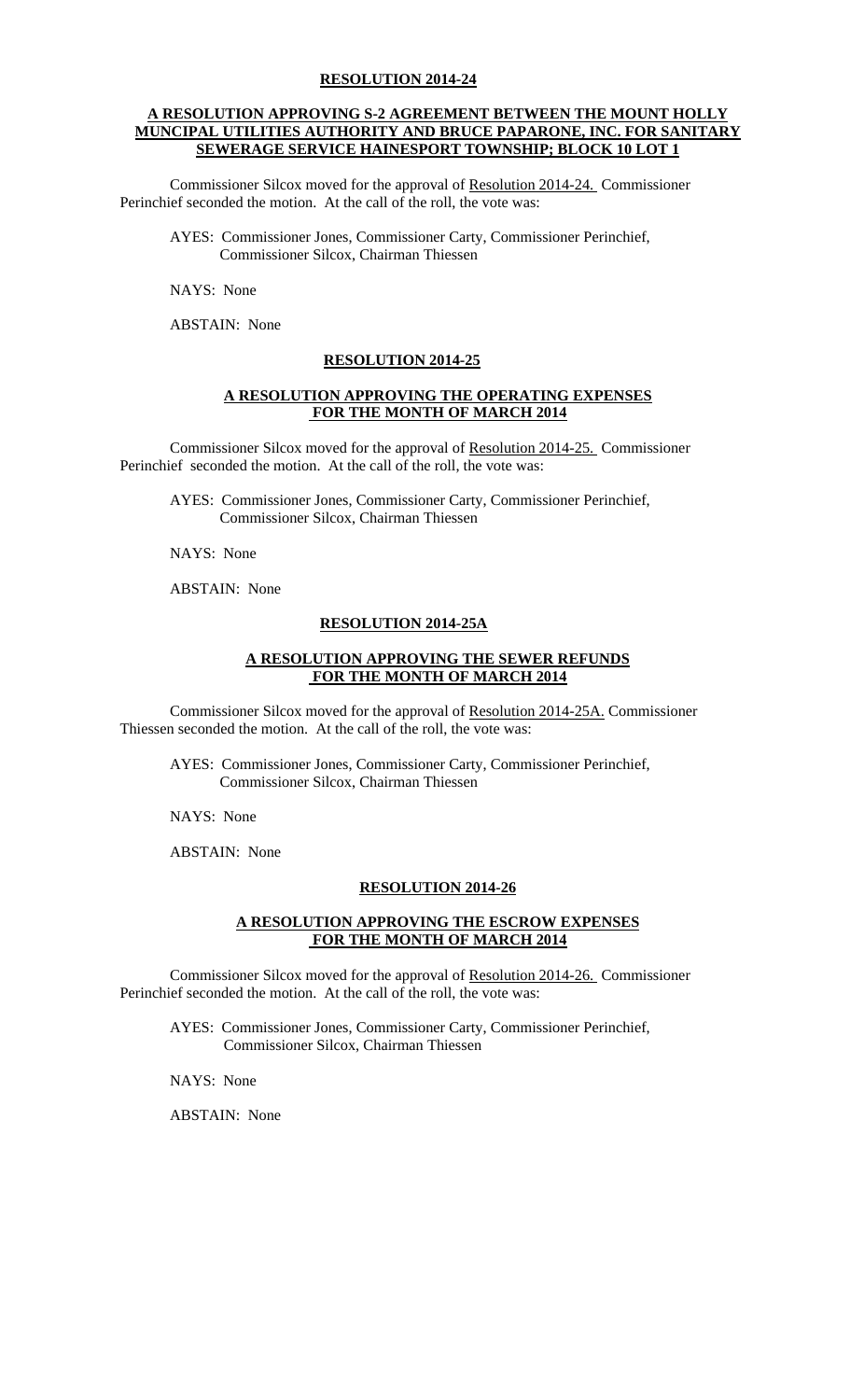#### **A RESOLUTION APPROVING EXPENDITURES FOR THE MONTH OF MARCH 2014 FROM THE IMPROVEMENT AND REPLACEMENT FUND**

Commissioner Silcox moved for the approval of Resolution 2014-27. Commissioner Perinchief seconded the motion. At the call of the roll, the vote was:

AYES: Commissioner Jones, Commissioner Carty, Commissioner Perinchief, Commissioner Silcox, Chairman Thiessen

NAYS: None

ABSTAIN: None

### **RESOLUTION 2014-28**

### **A RESOLUTION APPROVING S-3 APPLICATION FOR APPROVAL OF SEWER CONSTRUCTION PLANS BETWEEN THE MOUNT HOLLY MUNICIPAL UTILITIES AUTHORITY AND HAINESPORT 1910 PROPERTIES, LLC FOR 1910 MARNE HIGHWAY, TOWNSHIP OF HAINESPORT, BLOCK 97 LOT 1**

Executive Director Rizzuto explained this is for an expansion at the existing Bradford Estate in Hainesport.

Commissioner Silcox moved for the approval of Resolution 2014-28. Commissioner Perinchief seconded the motion. At the call of the roll, the vote was:

AYES: Commissioner Jones, Commissioner Carty, Commissioner Perinchief, Commissioner Silcox, Chairman Thiessen

NAYS: None

ABSTAIN: None

#### **RESOLUTION 2014-29**

## **A RESOLUTION OF THE MOUNT HOLLY MUNICIPAL UTILITIES AUTHORITY ADOPTING AN OFFICIAL OPEN PUBLIC RECORDS REQUEST FORM**

 Chairman Thiessen asked if this is a form the Authority already uses. Solicitor Mushinski explained the Authority does have a form that is currently used, however, several weeks ago there was a request wherein this form was used which prompted a review. It was discovered the form the Authority uses is not consistent with the standard form, therefore, it is being changed.

Commissioner Carty moved for the approval of Resolution 2014-29. Commissioner Silcox seconded the motion. At the call of the roll, the vote was:

AYES: Commissioner Jones, Commissioner Carty, Commissioner Perinchief, Commissioner Silcox, Chairman Thiessen

NAYS: None

ABSTAIN: None

#### **COMMUNICATIONS**

There were no communications.

#### **MATTERS TO BE PRESENTED BY THE PUBLIC**

There were no matters to be presented by the public.

# **REPORT OF THE EXECUTIVE DIRECTOR**

The Report of the Executive Director was received. Executive Director Rizzuto introduced Tim Mangold from Pennoni Associates who is the Authority's primary contact and Licensed Site Remediation Professional for the work being conducted at the former underground storage tank locations at the Rancocas Road Plant.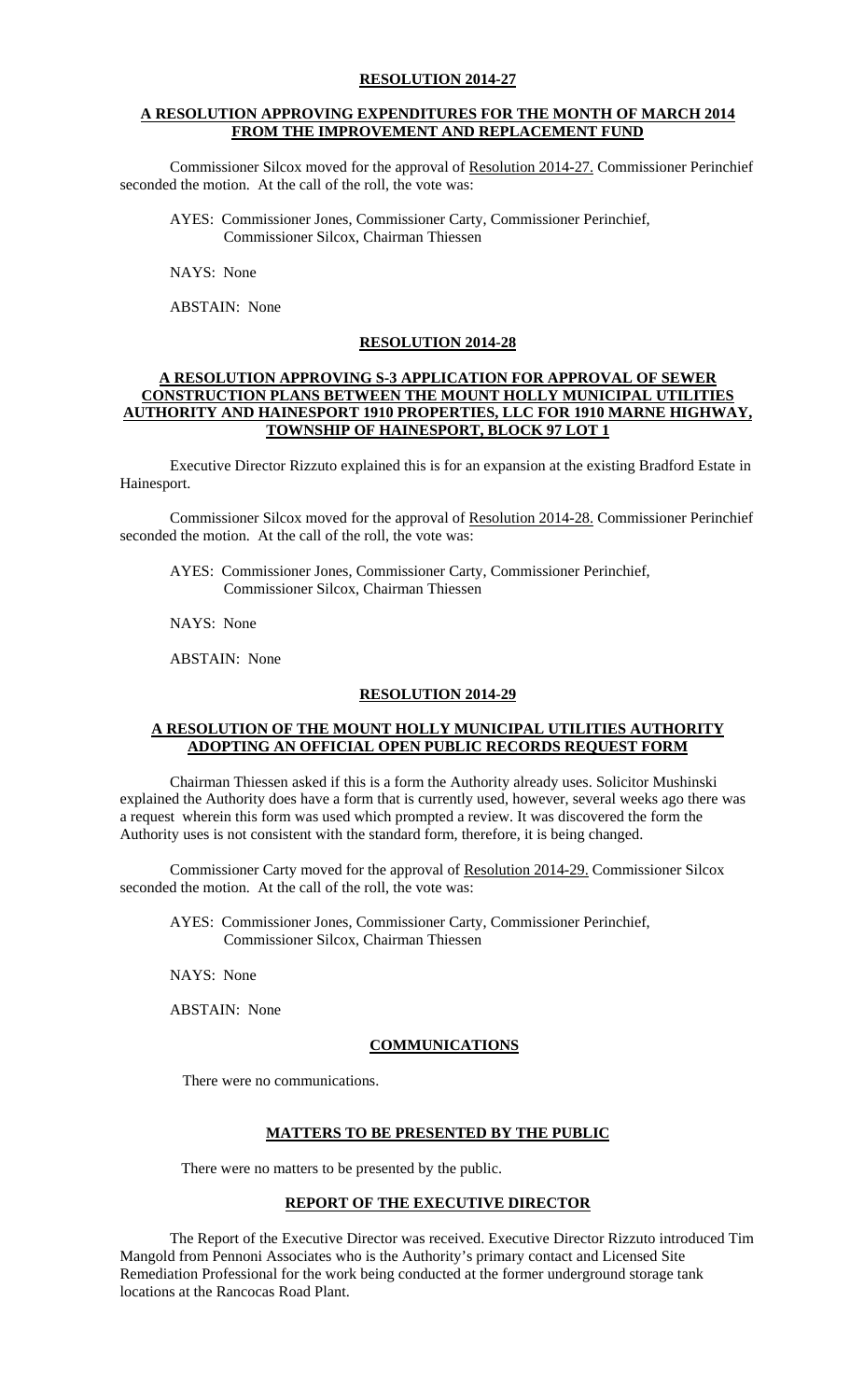#### **REPORT OF THE ENGINEER**

 The Report of the Engineer was received. Mr. Keith Weisman thanked The Board of Commissioners for the reappointment of Alaimo Associates as Authority Engineer.

## **REPORT OF THE DEPUTY DIRECTOR FOR PLANT OPERATIONS**

The Deputy Director for Plant Operations report was received.

## **REPORT OF THE DEPUTY DIRECTOR FOR REGULATORY AFFAIRS**

The Report of the Deputy Director for Regulatory Affairs was received.

#### **REPORT OF THE SOLICITOR**

There was nothing to report.

#### **REPORT OF THE DEPUTY DIRECTOR OF FINANCE AND ADMINISTRATION/TREASUER**

The Deputy Director of Finance and Administration's reports were received.

#### **OTHER NEW BUSINESS**

There was no other new business to be presented.

## **MATTERS TO BE PRESENTED BY THE COMMISSIONERS**

 The Commissioners welcomed Mr. Jason Jones to the Mount Holly Municipal Utilities Authority Board of Commissioners.

 The Commissioners commended Executive Director Rizzuto for identifying both a need and a solution for the current communication policy between Authority staff and the Board of Commissioners. Each Commissioner has been assigned their own mhmua.com e-mail address.

Commissioner Silcox asked if the Authority could forgo the March Board Meeting as it is scheduled to take place in two weeks. Executive Director Rizzuto stated if the March meeting is cancelled, he would need authorization from the Commissioner's to sign and execute contracts on the Authority's behalf for the purchase of electricity through a third party electrical supplier. Executive Director Rizzuto has been evaluating the Authority's position in regards to the benefits of staying with the Energy Aggregation Group. Executive Director Rizzuto reported the electrical market has significantly changed with the recent increase in the PSE&G tariff.

Solicitor Mushinski stated, in regards to forgoing the March Board Meeting, the Authority must amend the existing meeting schedule listed on Resolution 2014-18. Commissioner Carty moved for a motion to remove the March 13, 2014 Board Meeting from the Meeting Schedule. Chairman Thiessen seconded the motion. At the call of the roll, the vote was:

AYES: Commissioner Jones, Commissioner Carty, Commissioner Perinchief, Commissioner Silcox, Chairman Thiessen

NAYS: None

ABSTAIN: None

 Commissioner Carty motioned to grant Executive Director Rizzuto the authority to execute and sign contracts on behalf of the Authority for the purchase of electricity through a third party electrical supplier. Commissioner Silcox seconded the motion. At the call of the roll the vote was:

AYES: Commissioner Jones, Commissioner Carty, Commissioner Perinchief, Commissioner Silcox, Chairman Thiessen

NAYS: None

#### ABSTAIN: None

Executive Director Rizzuto reported the 2013-2014 elected officials online training video from the Municipal Excess Liability will be viewed at the April Board of Commissioners meeting. The Authority will receive a \$250.00 credit against the insurance premium for each Commissioner in attendance.